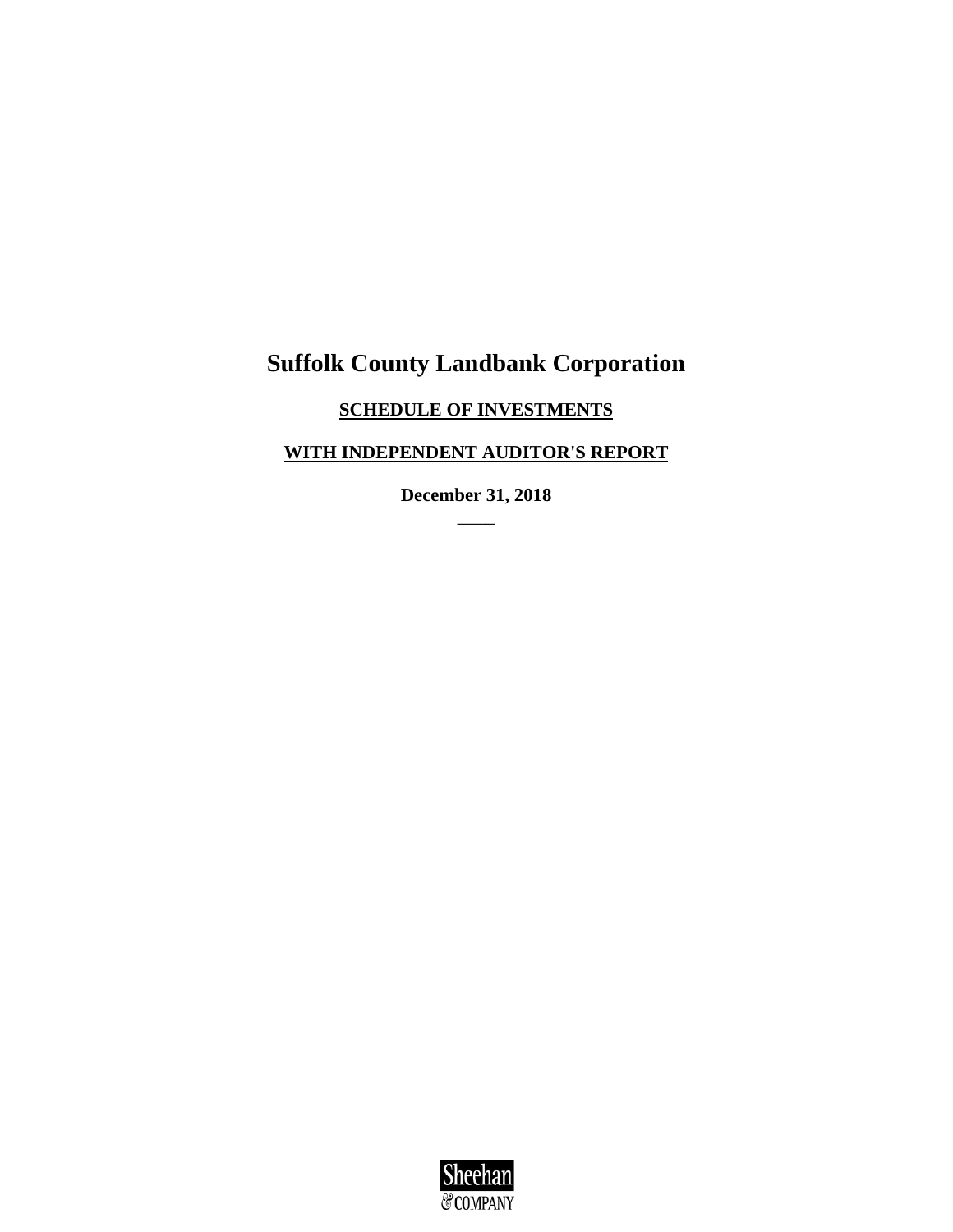#### **TABLE OF CONTENTS**

**PAGE**

# INDEPENDENT AUDITOR'S REPORT . . . . . . . . . . . . . . . . . . . . . . . . . . . . . . . . . . . . . . . 1-2 INDEPENDENT AUDITOR'S REPORT ON INTERNAL CONTROL OVER REPORTING OF THE SCHEDULE OF INVESTMENTS AND ON COMPLIANCE AND OTHER MATTERS BASED ON AN AUDIT OF THE SCHEDULE OF INVESTMENTS PERFORMED IN ACCORDANCE WITH GOVERNMENT AUDITING STANDARDS . . . . . . . . . . . . . . . . . . . . . . . . . . . . . 3-4 SCHEDULE OF INVESTMENTS . . . . . . . . . . . . . . . . . . . . . . . . . . . . . . . . . . . . . . . . . . . . 5 NOTES TO SCHEDULE OF INVESTMENTS . . . . . . . . . . . . . . . . . . . . . . . . . . . . . . . . . . 6-8

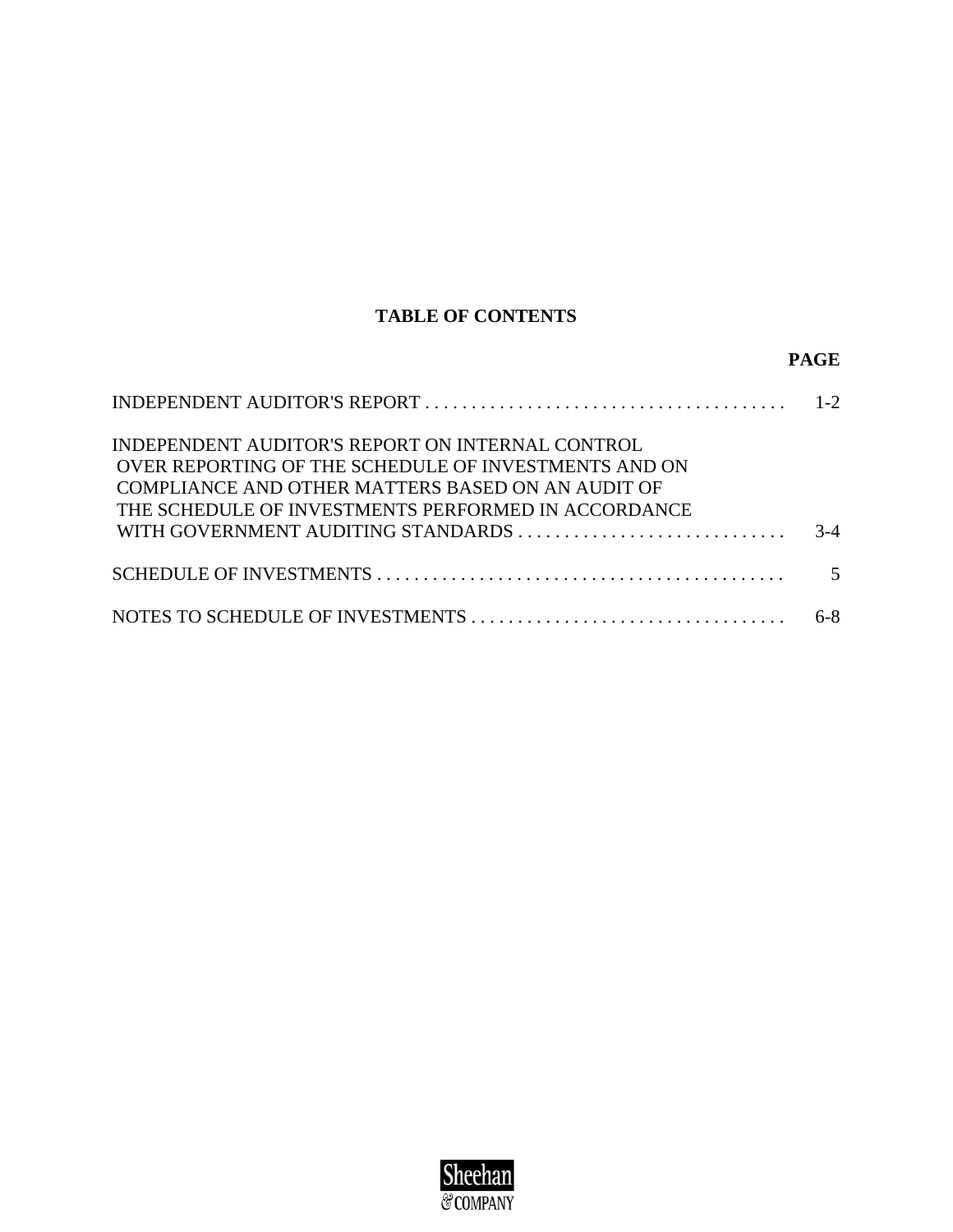

 437 Madison Avenue, 23rd Floor New York, NY <sup>10022</sup> • 212.962.4470

 $S$ **hee han**  $\sum_{631.665.7040}^{165 \text{ Orinoco Drive, Brightwaters, NY 11718}}$ 631.665.7040 • Fax: 631.665.7014

 $\mathbb{C}^3$  COMPANY 11050 516.883.5510 • Fax: 516.767.7438

A PROFESSIONAL CORPORATION OF CERTIFIED PUBLIC ACCOUNTANTS [www.sheehancpa.com](http://www.sheehancpa.com/)

#### **INDEPENDENT AUDITOR'S REPORT**

To the Members of the Board of Directors Suffolk County Landbank Corporation

#### **Report on the Schedule of Investments**

We have audited the accompanying Schedule of Investments (the Schedule) of the Suffolk County Landbank Corporation (the Corporation) as of December 31, 2018 and the related notes to the Schedule.

#### **Management's Responsibility for the Schedule**

Management is responsible for the preparation and fair presentation of the Schedule in accordance with accounting principles generally accepted in the United States of America; this includes the design, implementation and maintenance of internal control relevant to the preparation and fair presentation of the Schedule that is free of material misstatement, whether due to fraud or error.

#### **Auditor's Responsibility**

Our responsibility is to express an opinion on the Schedule based on our audit. We conducted our audit in accordance with auditing standards generally accepted in the United States of America and the standards applicable to financial audits contained in *Government Auditing Standards*, issued by the Comptroller General of the United States. Those standards require that we plan and perform the audit to obtain reasonable assurance about whether the Schedule is free from material misstatement.

An audit involves performing procedures to obtain audit evidence about the amounts and disclosures in the Schedule. The procedures selected depend on the auditor's judgment, including the assessment of the risks of material misstatement of the Schedule, whether due to fraud or error. In making those risk assessments, the auditor considers internal control relevant to the entity's preparation and fair presentation of the Schedule in order to design audit procedures that are appropriate in the circumstances, but not for the purpose of expressing an opinion on the effectiveness of the entity's internal control. Accordingly, we express no such opinion. An audit also includes evaluating the appropriateness of accounting policies used and the reasonableness of significant accounting estimates made by management, as well as evaluating the overall presentation of the Schedule.

We believe that the audit evidence we have obtained is sufficient and appropriate to provide a basis for our audit opinion.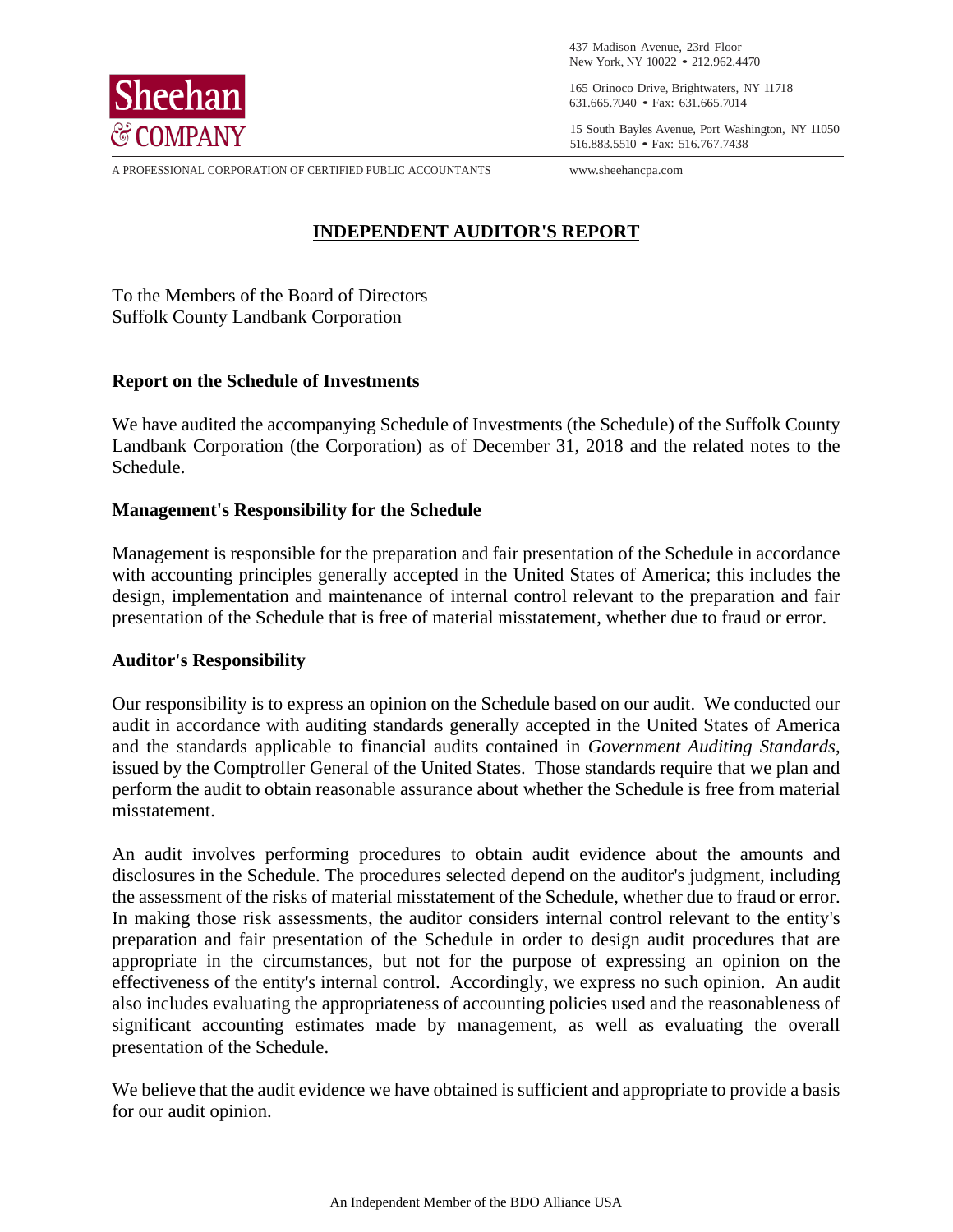To the Members of the Board of Directors Suffolk County Landbank Corporation

#### **Opinion**

In our opinion, the Schedule referred to above presents fairly, in all material respects, the investments of the Corporation as of December 31, 2018 in accordance with accounting principles generally accepted in the United States of America.

#### **Other Matter**

We have audited, in accordance with auditing standards generally accepted in the United States of America and the standards applicable to financial audits contained in *Government Auditing Standards,* issued by the Comptroller General of the United States, the financial statements of the Corporation as of and for the year ended December 31, 2018, and our report thereon, dated March 27, 2019, expressed an unmodified opinion on those financial statements.

#### **Other Reporting Required by** *Government Auditing Standards*

In accordance with *Government Auditing Standards*, we also have issued our report dated March 27, 2019 on our consideration of the Corporation's internal control over financial reporting and on our tests of its compliance with certain provisions of laws, regulations, contracts and grant agreements and other matters with respect to the Schedule. The purpose of that report is to describe the scope of our testing of internal control over financial reporting and compliance and the results of that testing and not to provide an opinion on internal control over financial reporting or on compliance. That report is an integral part of an audit performed in accordance with *Government Auditing Standards* in considering the Corporation's internal control over financial reporting and compliance with respect to the Schedule.

Sheeher & Company CPA, P.C.

Brightwaters, New York March 27, 2019

-2-

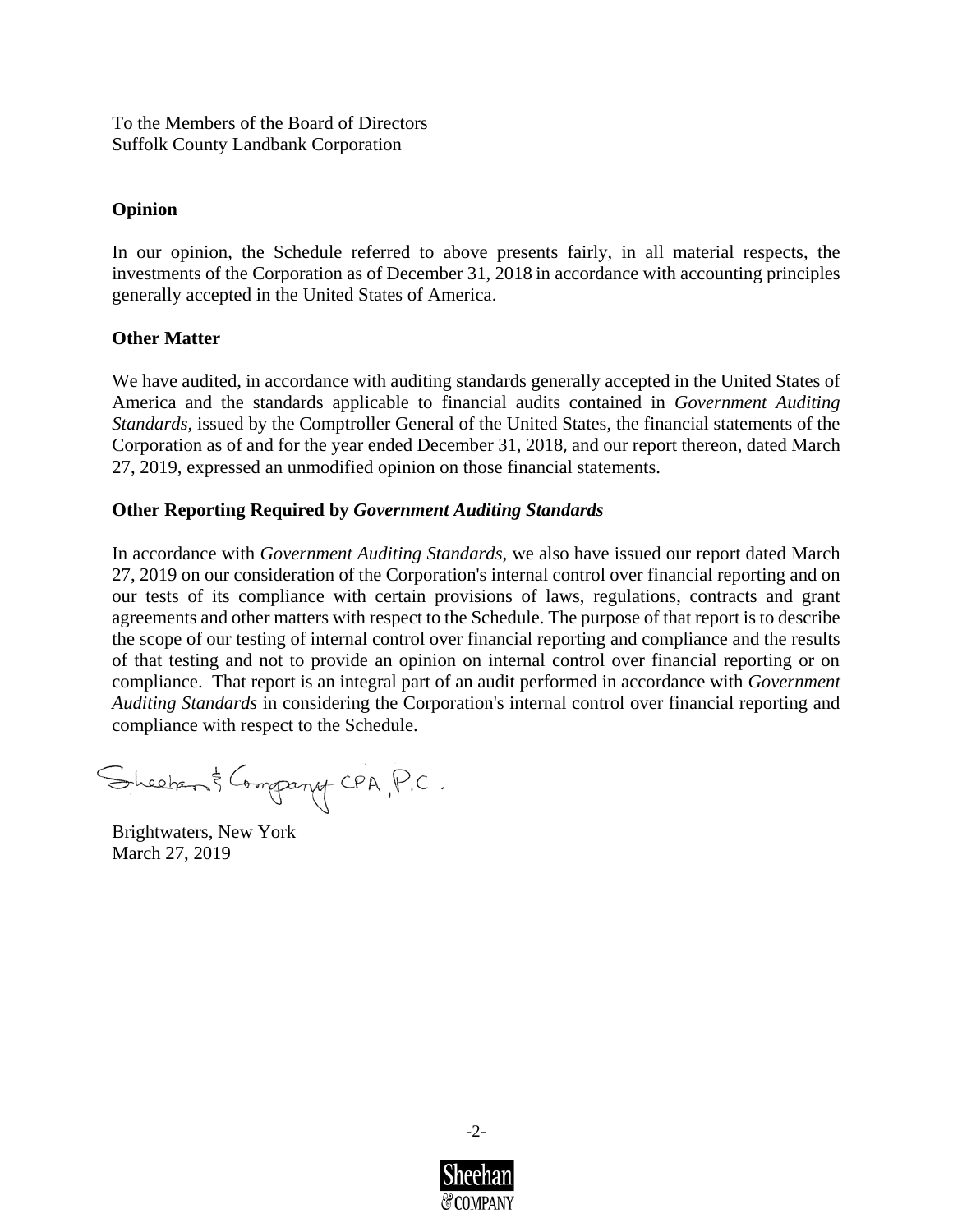

 437 Madison Avenue, 23rd Floor New York, NY <sup>10022</sup> • 212.962.4470

**Sheehan** 165 Orinoco Drive, Brightwaters, NY 11718<br>631.665.7040 • Fax: 631.665.7014 631.665.7040 • Fax: 631.665.7014

 $\mathbb{C}^3$  COMPANY 11050 516.883.5510 • Fax: 516.767.7438

A PROFESSIONAL CORPORATION OF CERTIFIED PUBLIC ACCOUNTANTS [www.sheehancpa.com](http://www.sheehancpa.com/)

#### **INDEPENDENT AUDITOR'S REPORT ON INTERNAL CONTROL OVER REPORTING OF THE SCHEDULE OF INVESTMENTS AND ON COMPLIANCE AND OTHER MATTERS BASED ON AN AUDIT OF THE SCHEDULE OF INVESTMENTS PERFORMED IN ACCORDANCE WITH**  *GOVERNMENT AUDITING STANDARDS*

To the Members of the Board of Directors Suffolk County Landbank Corporation

We have audited, in accordance with auditing standards generally accepted in the United States of America and the standards applicable to financial audits contained in *Government Auditing Standards* issued by the Comptroller General of the United States, the Schedule of Investments of the Suffolk County Landbank Corporation (the Corporation) as of December 31, 2018, and the related notes to the Schedule of Investments and have issued our report thereon, dated March 27, 2019.

#### **Internal Control Over Financial Reporting**

In planning and performing our audit of the Schedule of Investments, we considered the Corporation's internal control over financial reporting (internal control) to determine the audit procedures that are appropriate in the circumstances for the purpose of expressing our opinion on the Schedule of Investments, but not for the purpose of expressing an opinion on the effectiveness of the Corporation's internal control. Accordingly, we do not express an opinion on the effectiveness of the Corporation's internal control.

A *deficiency in internal control* exists when the design or operation of a control does not allow management or employees, in the normal course of performing their assigned functions, to prevent or detect and correct misstatements on a timely basis. A *material weakness* is a deficiency, or combination of deficiencies, in internal control, such that there is a reasonable possibility that a material misstatement of the entity's financial statements will not be prevented or detected and corrected on a timely basis. A *significant deficiency* is a deficiency, or a combination of deficiencies, in internal control that is less severe than a material weakness, yet important enough to merit attention by those charged with governance.

Our consideration of internal control was for the limited purpose described in the first paragraph of this section and was not designed to identify all deficiencies in internal control that might be material weaknesses or significant deficiencies. Given these limitations during our audit, we did not identify any deficiencies in internal control that we consider to be material weaknesses. However, material weaknesses may exist that have not been identified.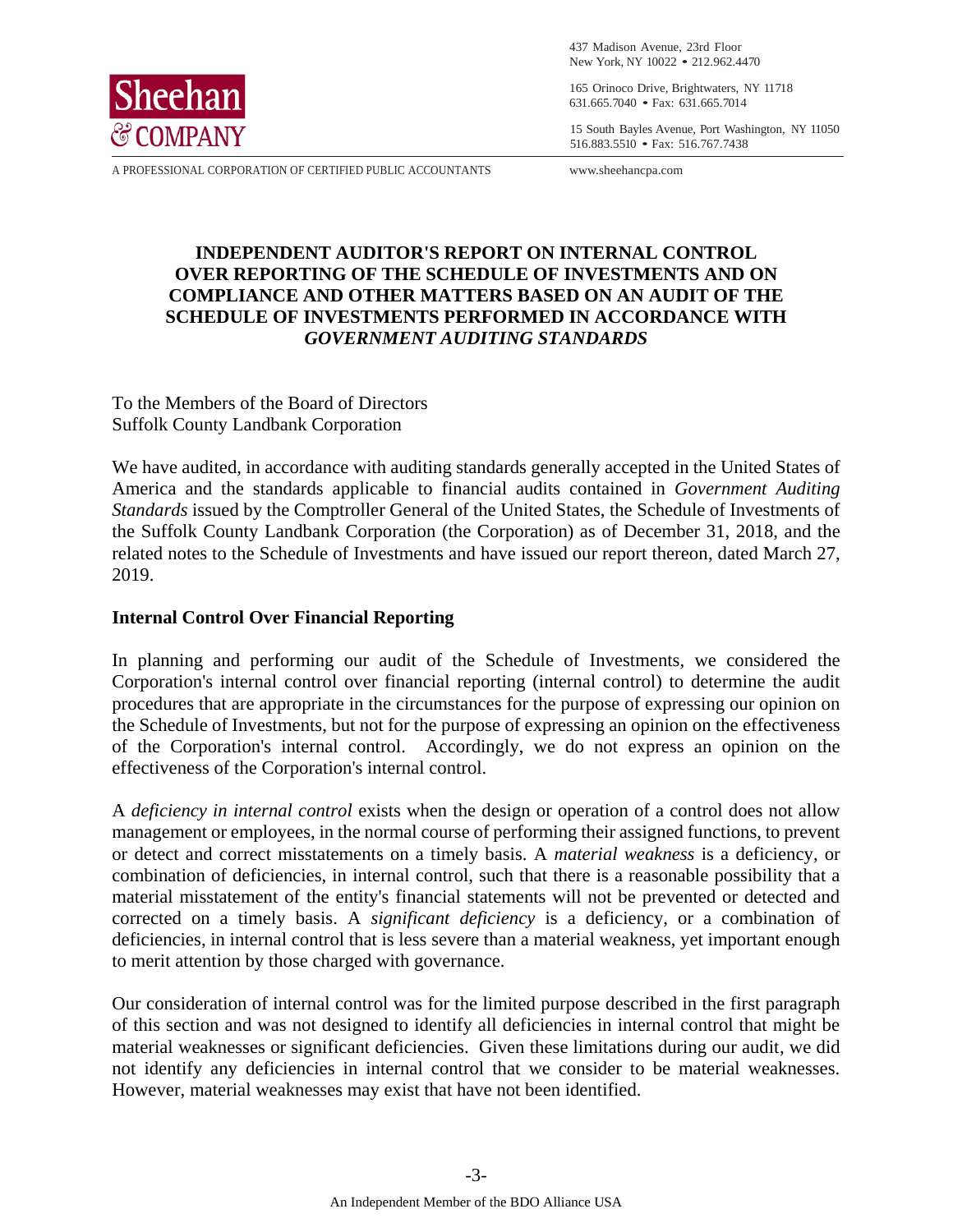To the Members of the Board of Directors Suffolk County Landbank Corporation

#### **Compliance and Other Matters**

As part of obtaining reasonable assurance about whether the Corporation's Schedule of Investments is free of material misstatement, we performed tests of its compliance with certain provisions of laws, regulations, contracts, grant agreements and investment policies established by the Corporation and the New York State Comptroller investment guideline requirements as presented in Section 201.3(c) of the *Accounting, Reporting and Supervision Requirements for Public Authorities*, non-compliance with which could have a direct and material effect on the determination of Schedule of Investments amounts. However, providing an opinion on compliance with those provisions was not an objective of our audit and, accordingly, we do not express such an opinion. The results of our tests disclosed no instances of non-compliance or other matters that are required to be reported under *Government Auditing Standards*.

#### **Purpose of this Report**

The purpose of this report is solely to describe the scope of our testing of internal control and compliance and the results of that testing and not to provide an opinion on the Corporation's internal control or on compliance with respect to the Schedule of Investments. This report is an integral part of an audit performed in accordance with *Government Auditing Standards* in considering the Corporation's internal control and compliance with respect with the Schedule of Investments. Accordingly, this communication is not suitable for any other purpose.

Sheehers (ompany CPA, P.C.

Brightwaters, New York March 27, 2019

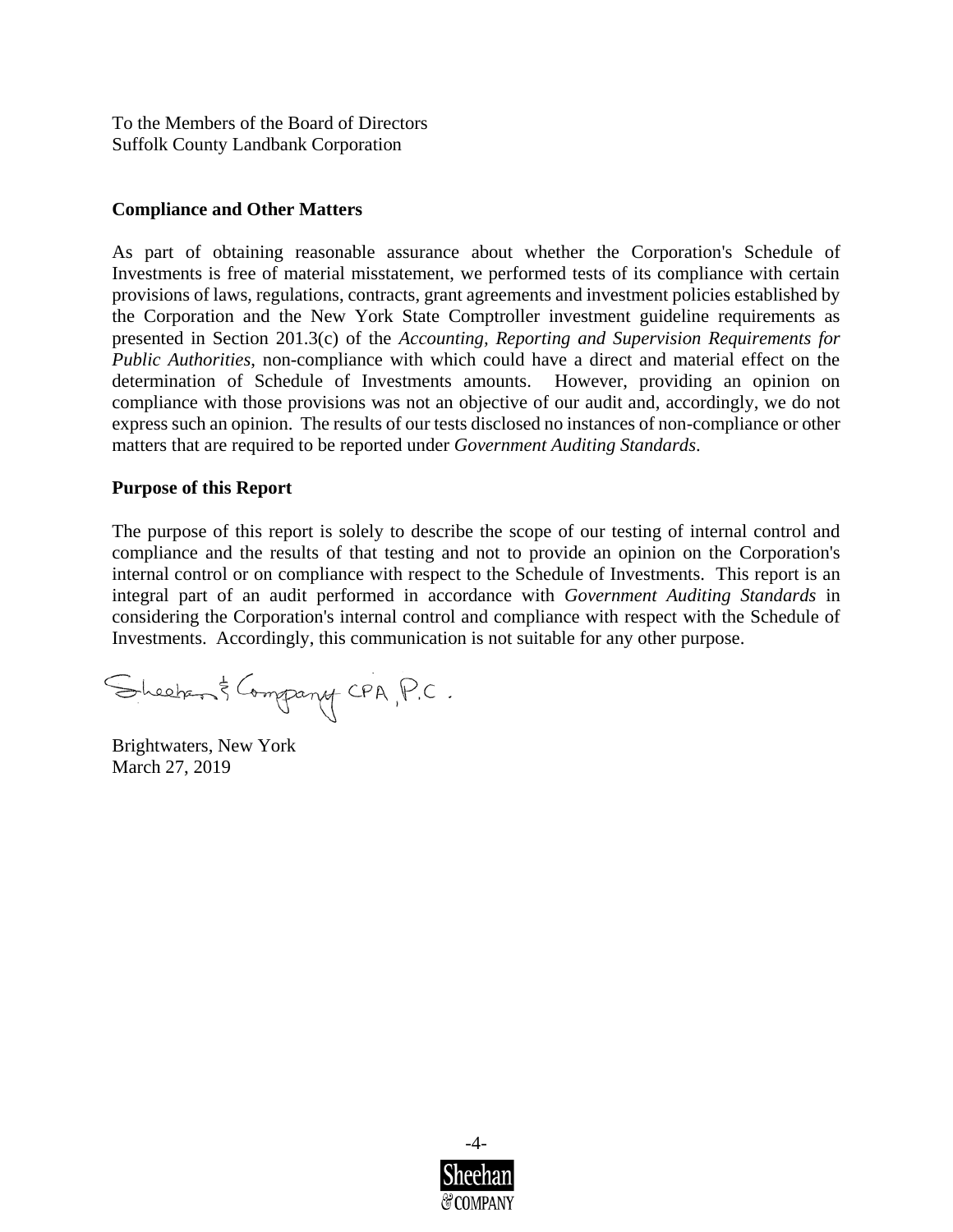#### **SCHEDULE OF INVESTMENTS**

## **December 31, 2018**  $\overline{\phantom{a}}$

| Cash              | \$1,921,374 |
|-------------------|-------------|
| Total investments | \$1,921,374 |

See accompanying notes  $-5-$ **Sheehan &COMPANY**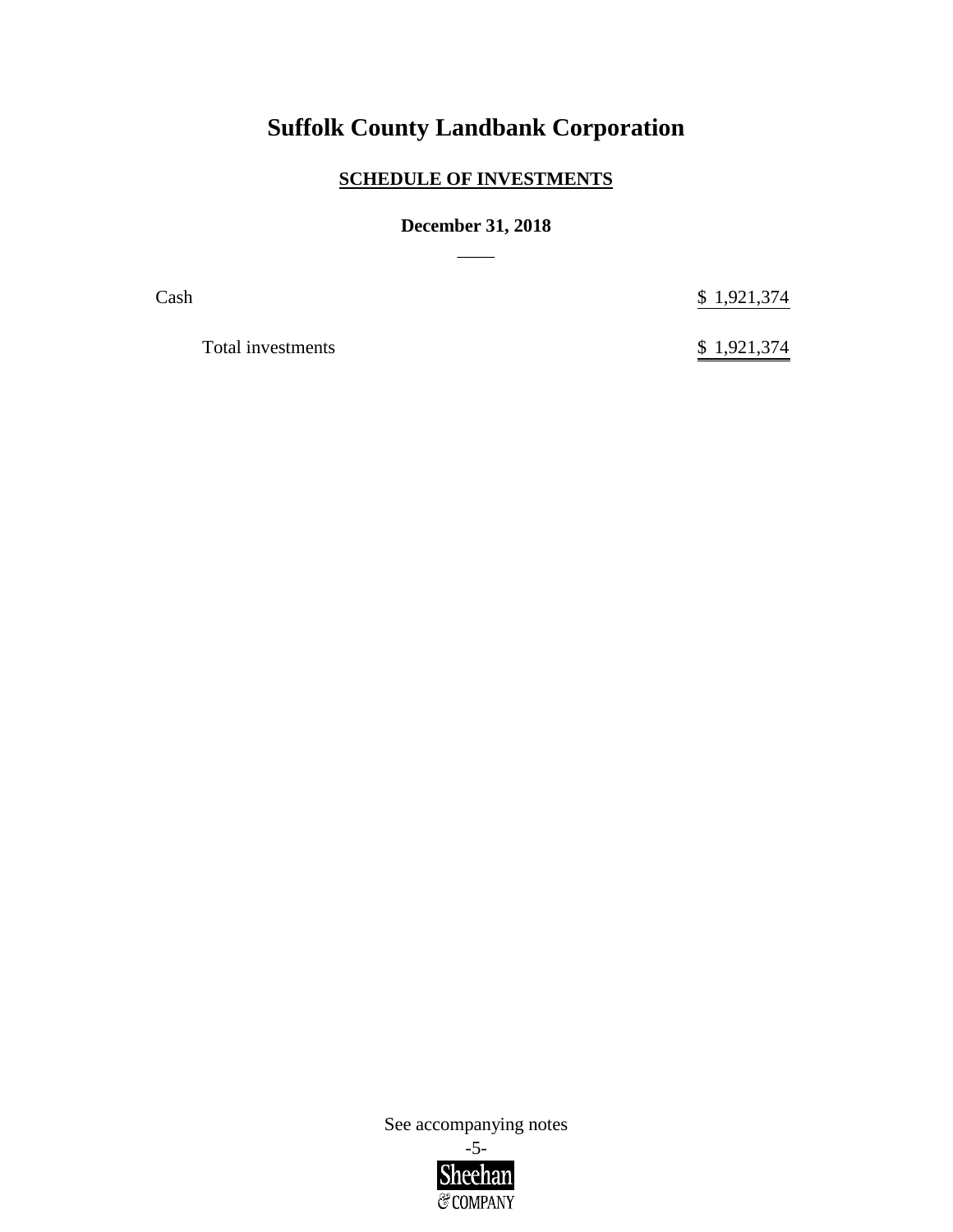#### **NOTES TO SCHEDULE OF INVESTMENTS** \_\_\_\_

#### **1. Background and organization:**

The Suffolk County Landbank Corporation (the Corporation) is a not-for-profit corporation incorporated under the provisions of Article 16 of the New York Not-For-Profit Corporation Law. Although legally separate from and independent of the County of Suffolk (the County), New York, the Corporation is considered an affiliated organization. The Corporation is being reported as a blended component unit for financial reporting purposes in the County's financial statements.

The Board of Directors (the Board) of the Corporation has seven directors. One director is appointed by the majority leader of the County Legislature; one director is appointed by the minority leader of the County Legislature; one director shall be the President of the Suffolk County Town Supervisors' Association or a successor organization; one director shall be a representative of an economic development organization in Suffolk County, selected by the County Executive of Suffolk County, with the approval of the Legislature; one director shall be appointed by the County Executive; one director shall be the County Director of Real Estate; and one director shall be the Commissioner of the Suffolk County Department of Economic Development and Planning.

#### **2. Summary of significant accounting policies:**

**Cash, cash equivalents and investments:** The Corporation's cash and cash equivalents consist of demand deposits.

The Corporation has adopted an investment policy which authorizes its treasurer to invest monies not required for immediate expenditure for terms not to exceed its projected cash flow needs in the following types of investments:

- Special time deposit accounts.
- Certificates of deposit.
- Obligations guaranteed by agencies of the United States of America where the payment of principal and interest are guaranteed by the United States of America.
- Obligations of the State of New York, to the extent that no more than 25% of invested monies shall be invested in obligations of the State of New York.
- Obligations issued pursuant to Local Finance Law § 24 or 25 (with approval of the State Comptroller) by any municipality, school district or district corporation other than the Corporation, to the extent that no more than 15% of invested monies shall be invested in obligations issued pursuant to Local Finance Law § 24 or 25.

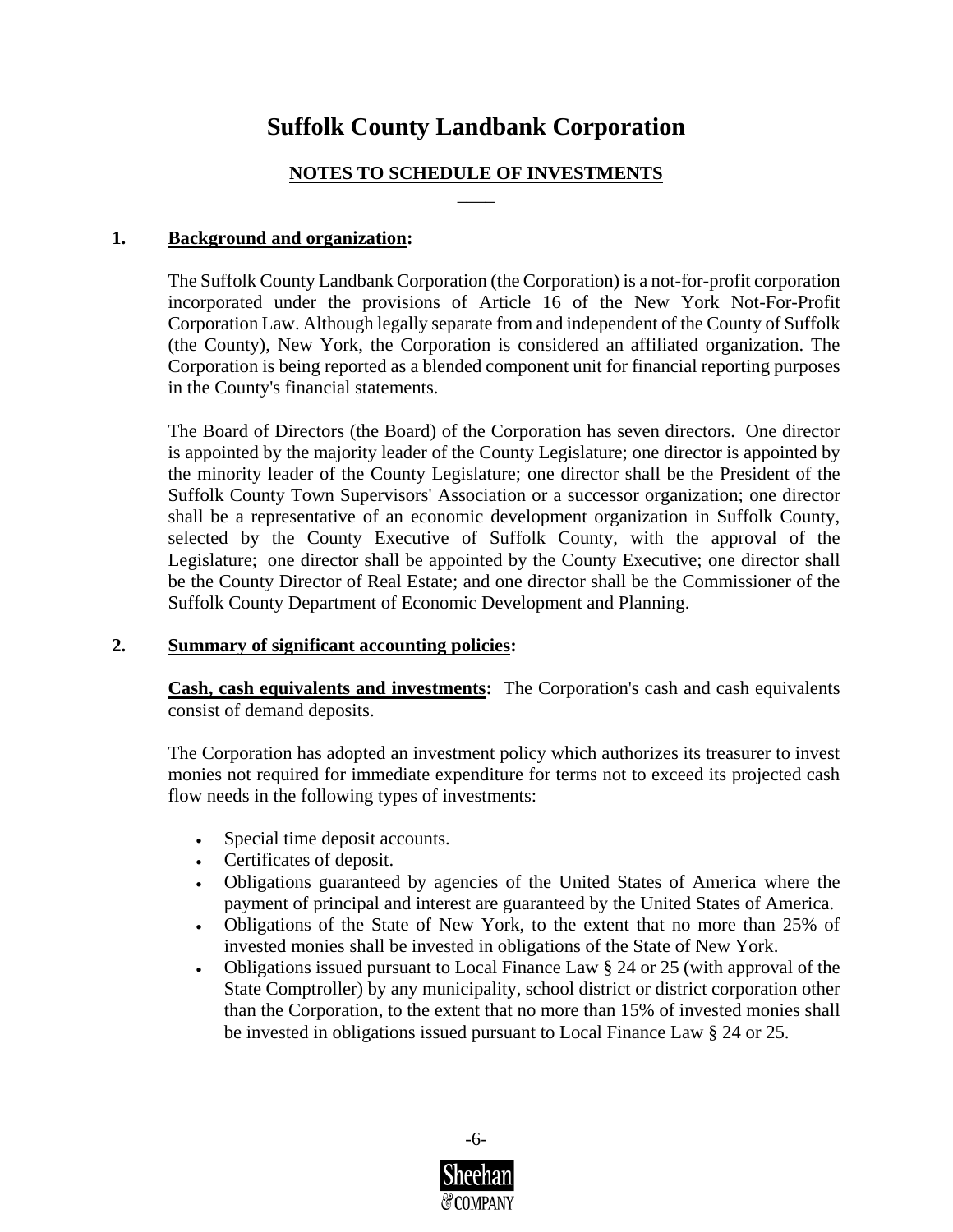#### **NOTES TO SCHEDULE OF INVESTMENTS** \_\_\_\_

## **2. Summary of significant accounting policies (continued):**

#### **Cash, cash equivalents and investments (continued):**

• Participation in a cooperative investment program with another authorized governmental entity pursuant to Article 5-G of the General Municipal Law where such program meets all the requirements set forth in the Office of the State Comptroller Opinion No. 88-46 and the specific investment program has been authorized by the Corporation Board, to the extent that no more than 15% of invested monies, exclusive of trust and agency funds, shall be invested in obligations issued by any one approved cooperative investment program.

All deposits of the Corporation in excess of the amount insured under the provisions of the Federal Deposit Insurance Act shall be secured by collateral comprised of eligible securities.

There are no investments held by the Corporation at December 31, 2018.

*Custodial credit risk - deposits/investments* - Custodial credit risk for investments exist when, in the event of the failure of the counterparty, the Corporation will not be able to recover the value of its investments or collateral securities that are in possession of an outside party.

Deposits are required to be disclosed as exposed to custodial credit risk if they are not covered by depository insurance and the deposits are either:

- Uncollateralized,
- Collateralized with securities held by the pledging financial institution, or
- Collateralized with securities held by the pledging financial institution's trust department or agent, but not in the Corporation's name.

At December 31, 2018, the Corporation's total bank balance was \$2,062,538. Of the Corporation's bank balances, \$250,000 was covered by federal deposit insurance and \$1,812,538 was secured by collateral held in the Corporation's name by the Corporation's agency, a third-party financial institution.

*Credit risk* - State law limits investments to those authorized by state statutes. The Corporation has a written investment policy.